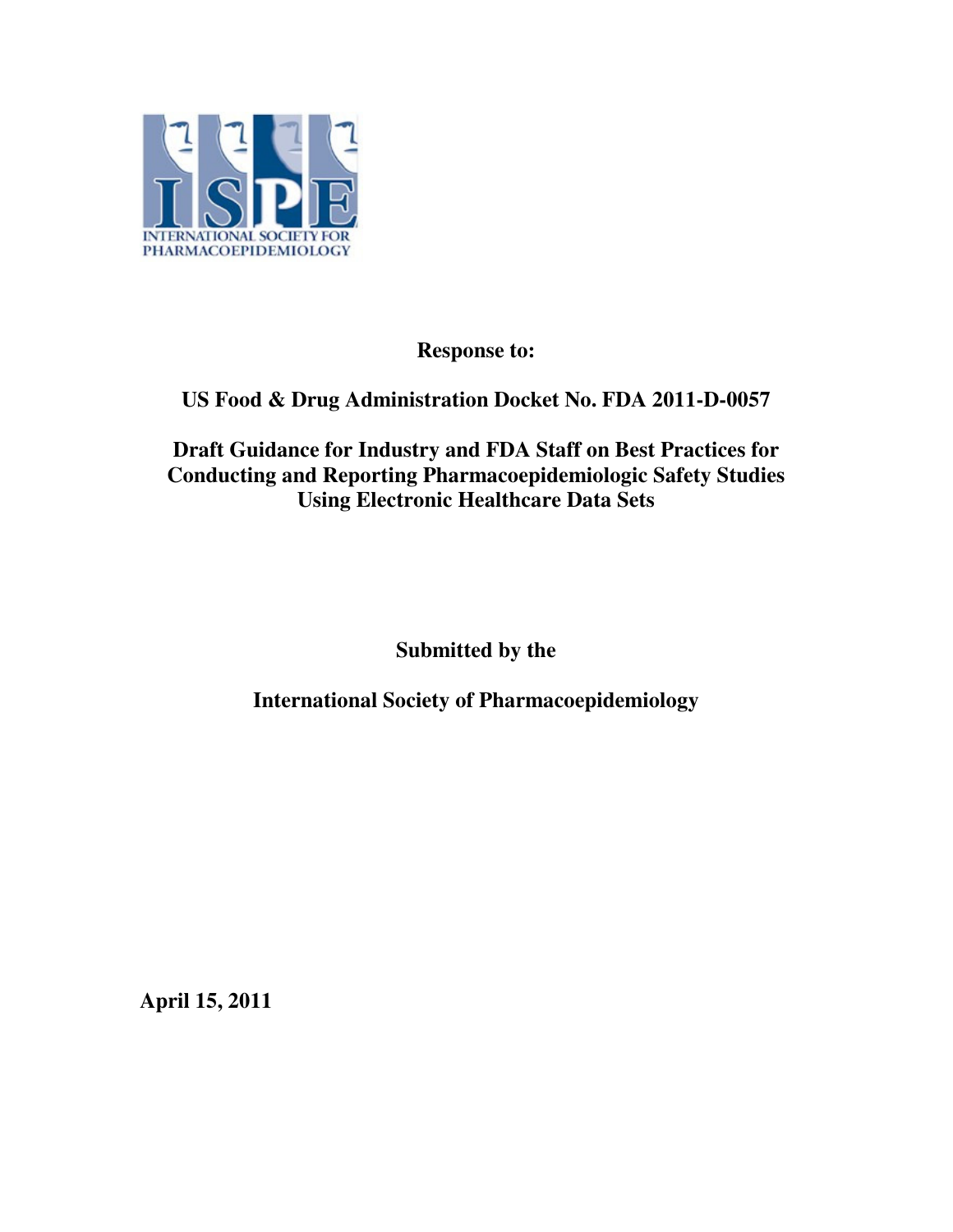FDA "Guidance for Industry and FDA Staff: Best Practices for Conducting and Reporting Pharmacoepidemiologic Safety Studies Using Electronic Healthcare Data Sets"

The International Society for Pharmacoepidemiology (ISPE) is very pleased to have the opportunity to offer our perspectives and suggestions, and submits for your consideration the following comments on the FDA "Guidance for Industry and FDA Staff: Best Practices for Conducting and Reporting Pharmacoepidemiologic Safety Studies Using Electronic Healthcare Data Sets".

 ISPE is an international, nonprofit, professional membership organization dedicated to promoting the health of the public by advancing pharmacoepidemiology, the science that applies epidemiological approaches to studying the use, effectiveness, values and safety of pharmaceuticals. ISPE is firmly committed to providing an unbiased scientific forum to the views of all parties with interests in drug, biologics, and devices development, delivery, use, costs and value, adverse and beneficial effects, and therapeutic risk management.

 Moreover, the Society provides an international forum for the open exchange of scientific information among academia, government, and industry and for the development of policy; a provider of education; and an advocate for the fields of pharmacoepidemiology and therapeutic risk management.

 The Society's more than 1,000 members represent 45 countries. ISPE members work in academic institutions, the pharmaceutical industry, government agencies, and non-profit and for-profit private organizations. ISPE members are researchers with background and training in epidemiology, biostatistics, medicine, public health, nursing, pharmacology, pharmacy, law, and health economics.

 Our comments are based on a careful review of the FDA document by the Database Sepcial Interest Group and the Public Policy Committee as well as by the Society's membership at-large, by ISPE Fellows, Past Presidents, members of the Board of Directors and Executive Committee. Due to the development process of the draft documents in which many ISPE members from academia, research centers and regulatory bodies were involved, some of these comments may have been sent directly to the FDA. We thank the FDA for allowing us the opportunity to comment on this document. ISPE welcomes any future dialogue with the FDA.

Sincerely,

 Databse SIG Public Policy Committee, Board of Directors, International Society for Pharmacoepidemiology (ISPE)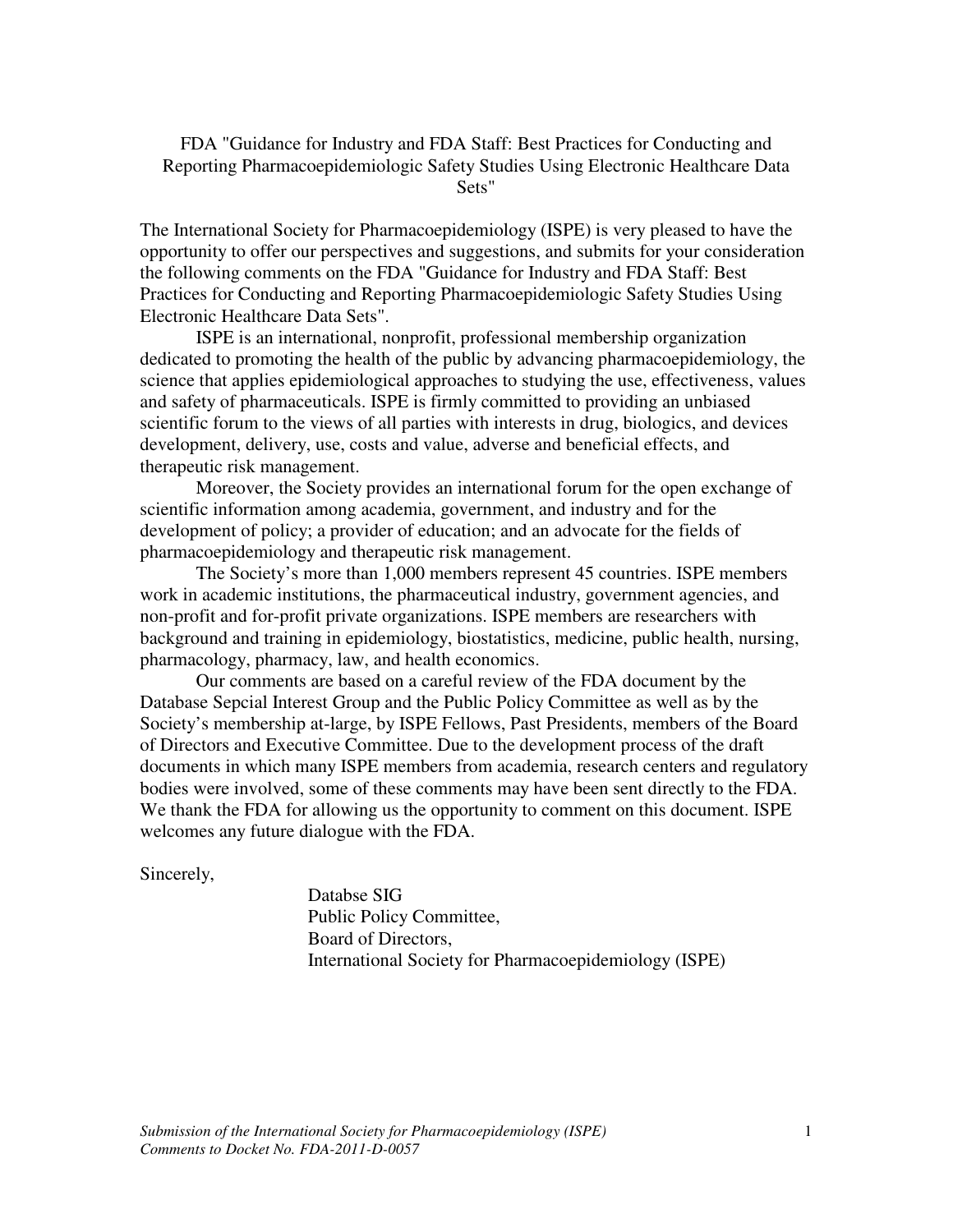The FDA is to be complimented for compiling this document as it provides some useful guidance on an extremely broad topic about which there exists a great deal of opportunity for misunderstanding, namely how to approach, conduct and report pharmacoepidemiologic studies using electronic healthcare databases. The FDA guidance is focused on what needs to be reported to the FDA and the steps to allow this to happen but there is inconsistency in the depth of general guidance on the use of databases for pharmacoepidemiologic studies. The areas of design, database selection, and analysis are covered to some extent, but not always fully, and other areas are covered in one sentence or not at all (e.g., privacy, data cut). ISPE suggests to either greatly expand the FDA guidance to cover all these areas fully or, alternatively, direct readers to other guidance. In addition to general guidelines, e.g., the ISPE Guidelines on Good Pharmacoepidemiologic Practices<sup>1</sup> and STROBE<sup>2,3</sup> guidance, there are also ISPE guidelines for Quality Conduct in DatabaseResearch<sup>4</sup> and ISPOR guidance on conducting<sup>5</sup> and reviewing database studies<sup>6</sup>.

For example, the ISPE Guidance on Database Conduct devotes entire sections and provides clearer guidance to use of multiple resources, data privacy, and selecting a resource. In addition, when drafting a protocol, coding algorithms used to define outcomes or covariates should be included as an appendix. Finally, given the FDA's attempt to not favor a specific data source, study design, or analytic technique, the reviewers felt that the reference section should be more comprehensive and perhaps list publications that cover the broad range of data sources, study designs, analytic techniques and development/validation of coding algorithms in more detail.

#### **Major Comment:**

1. p.12, ll. 462-470: As laid out in the Mini Sentinel Taxonomy document of October 2010 and a 2010 PDS paper,<sup>7</sup> we view 2 fundamental design choices based on where variation of exposure is likely to occur (within patients, between patients) and whether confounding by time invariant patient factors is likely strong. Study designs fall into two general categories – one uses "betweenperson" comparisons (i.e. cohort, case-control, and case-cohort studies) and the other uses "within-person" comparisons (i.e. case-crossover and self-controlledcase series). A "between-person" approach samples comparator experience from other people at the same time, whereas a "within-person" approach samples comparator experience from the same people at a different time. Lines 462-466 list commonly used designs in pharmacoepidemiology. However, the "Comparator Selection" section beginning on line 474 is couched within the context of between-person comparisons only. If within person comparisons are feasible then self-controlled designs, like the case-crossover design or the selfcontrolled case series design should be applied, both designs that inherently adjust for all time-invariant patient characteristics. If such designs are not feasible or will not provide answers to the specific study questions then between-subject comparisons are the next best choice and in practice the most frequent choice. Between patient comparison will be conducted with cohort designs or sampling strategies embedded in cohorts, i.e. case-control, case-cohort, 2-stage sampling. Particularly in electronic healthcare data sets it might be misleading to portray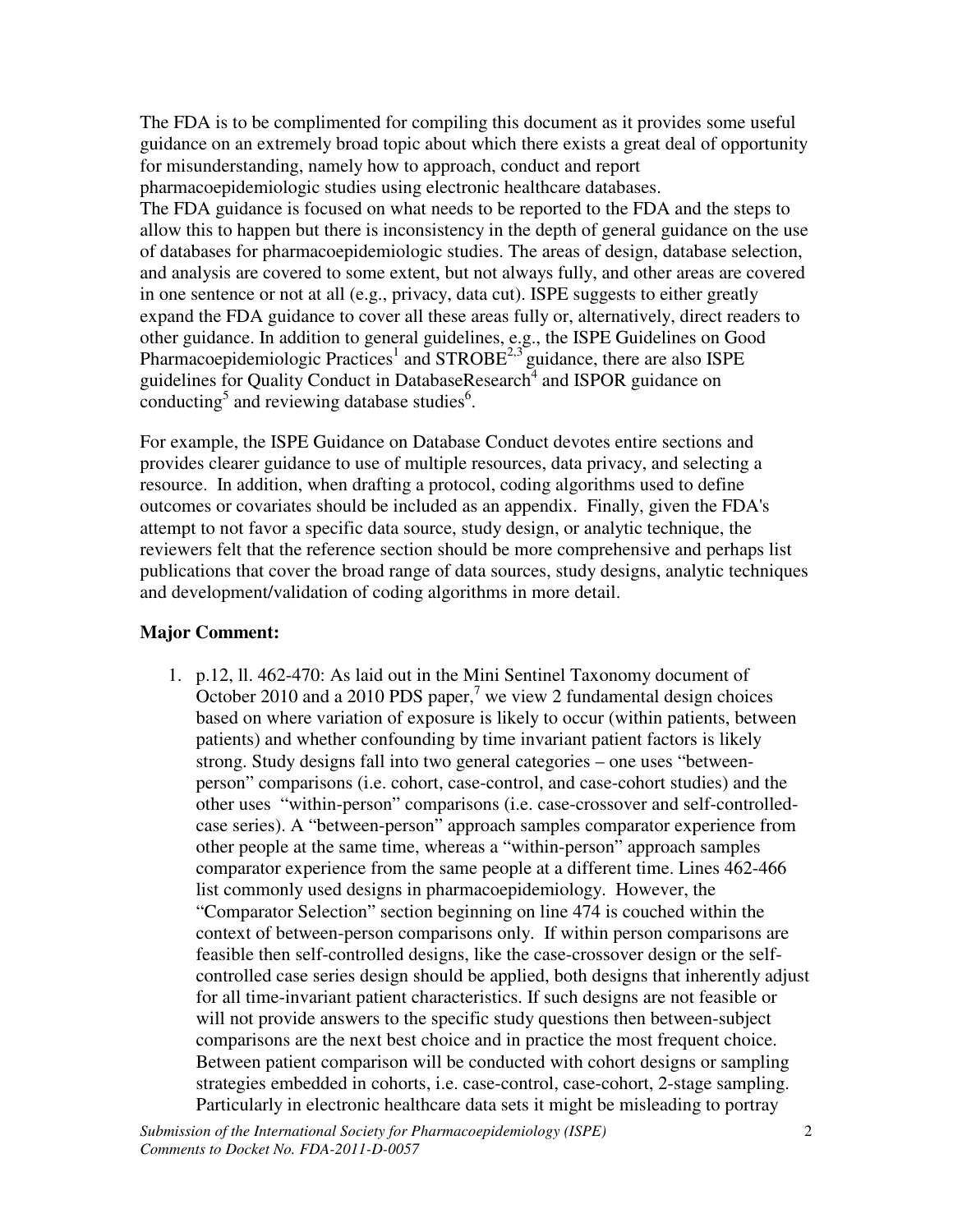case-control studies or case-cohort studies as freestanding designs. They are simply efficient sampling strategies within an underlying cohort. In databases studies we can enumerate this underlying cohort since all the claims data have already been collected. Such efficient sampling strategies are most helpful if additional confounder information will be collected at an extra cost and time commitment. These sampling designs will increase efficiency over the full cohort analysis. Conversely, if no additional data is being collected there is no point in sampling but one would rather prefer to see a full cohort analysis. Computational efficiency is no longer an excuse in epidemiology. A third design choice would be between provider (physician, facility, health plan) or between region comparisons, which in some cases may be analyzed as instrumental variables if several assumptions are fulfilled. We do not advocate making this point explicit in this guidance as it is an infrequent application.

- 2. Given that FDA does not advocate a particular design approach, the discussion of comparator selection should be more balanced. We suggest that a discussion of the issues surrounding selection of within-person experiences as comparator time be included in the guidelines. For example, the case-crossover approach typically uses a "control" period antecedent to the "case" period, where the case period generally resides just before the abrupt outcome of interest. Other approaches may use person-time both preceding and following the outcome of interest. Bidirectional approaches may be limited by potential issues with immortal persontime. Further, investigators must consider whether exposure status in control periods following the event of interest may be influenced by the event itself. Other issues for consideration when using a self controlled design include bias due to exposure time-trends.<sup>8</sup> These time trends can be particularly problematic in the setting of newly marketed products.
- 3. P. 15, ll. 624-632: We are glad the new (incident) user design made its way into the document. We see in the reference list Wayne Ray's paper but it is not referenced in this paragraph although it should be. We agree with the technical aspects of defining incident users and that we need sensitivity analyses with varying length of washout periods. What we missed where two points. Firstly a brief explanation why the new user design has so many advantages over a prevalent or mixed user design. Of course Wayne Ray has provided plenty text for that.<sup>9</sup> Secondly, as in PDS  $2010<sup>7</sup>$  we would advocate that researchers should start out with a incident user design when conceiving a new study and should then explain why they did NOT use an incident users design (usually worries about shrinking study size) and discuss the potential biases this decision may cause.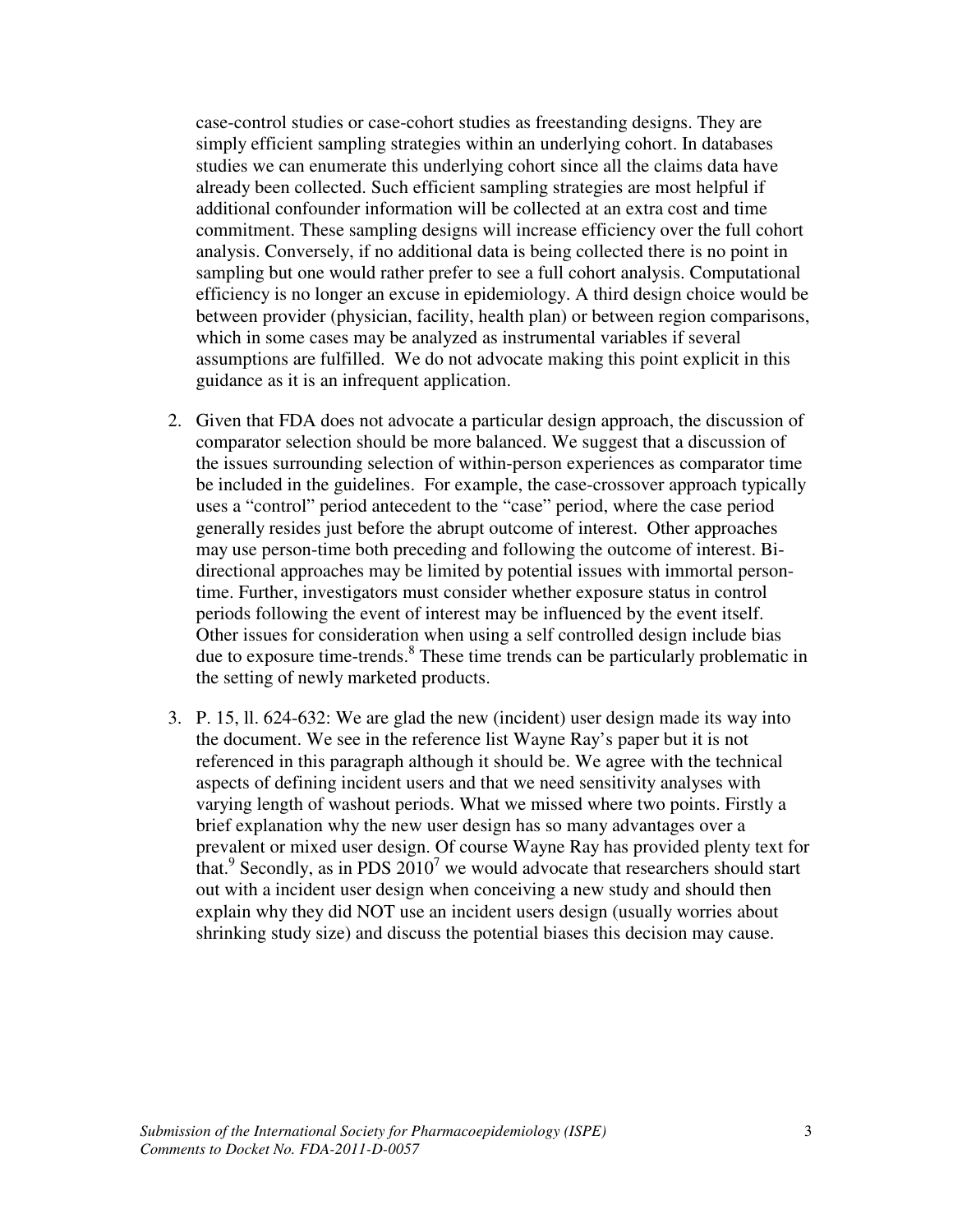### **General comments:**

- 1. A glossary should be included in every protocol given that database nomenclature is not always consistent (e.g. look-back period vs. baseline). Perhaps the FDA may suggest standard descriptions.
- 2. Not all databases are suitable for all research questions. The study question/requirements should be outlined and then the databases selected after checking whether or not they are suitable.
- 3. Is the protocol developed for mini-sentinel to study saxigliptan and risk of acute myocardial infarction an example of what is expected?
- 4. For each section, point out where  $STROBE^{2,3}$  may apply. Perhaps the FDA can provide some example language similar to what STROBE provides.
- 5. Should there be a section to address reporting of adverse events when the study involves looking in medical charts? For example if – when reviewing EMR records – there is a notation of possible adverse event due to a specific drug
- 6. No mention of or statement regarding multiple comparisons (without implying that there should be adjustments for multiple comparisons but the issue should probably be raised)
- 7. There is no discussion of quality control in the data cut/analytic process. This is vital and an area where mistakes are often made – see e.g., $<sup>1</sup>$ </sup>

#### **Specific comments:**

- 1. **Line 47:** Would change "studies" to "evaluations" in keeping with current Mini-Sentinel terminology.
- 2. **Line 111-114:** The FDA guidance suggests that generally database studies would be particularly useful when other forms of design are infeasible. They don't highlight the advantages such as timeliness (speed), minimization of some biases, and generalizability.
- 3. **Line 148:** Would re-word to "there is often information missing from published..."
- 4. **Line 174 and others:** What is the definition of "safety"? We feel this needs an explanation since a safety measure for some drugs can be a benefit measure for others. For example the outcome of Major Acute Coronary Event (MACE) can be a benefit or an adverse effect of a drug. In the context of Comparative Effectiveness, the restriction of the guidance document to drug safety seems out of place.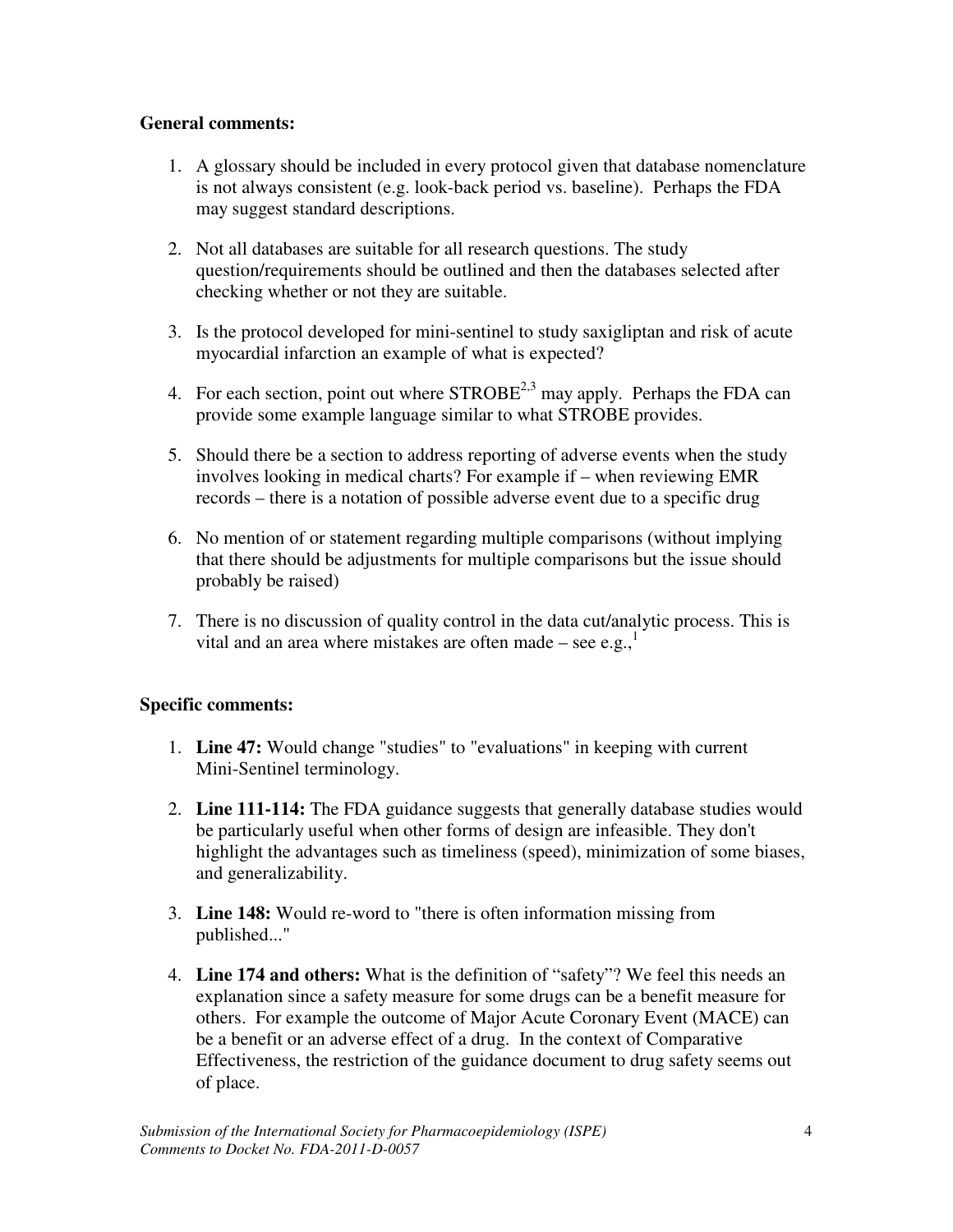- 5. **Line 176:** Taken out of context, this could be taken to mean that FDA wants protocols for all pharmacoepi studies to be submitted. Would it be helpful for FDA to clarify which pharmacoepi studies it would like to see protocols for?
- 6. **Line 192:** Any recommendation on what is considered concise for a summary (e.g. 1 page)?
- 7. **Line 198:** Duration of study should be described. For example, if the study is a regulatory commitment, you may want to provide a description that the study will last x number of years or will continue until x number of patients with x number of person-years are captured.
- 8. **Line 199:** Add inclusion/exclusion criteria to summary
- 9. **Line 206:** Would change to "Clinical and public health impact"
- 10. **Line 227:** I would add that the discussion should reflect understanding of the clinical conditions the drugs under study are used for.
- 11. **Line 249:** How should level of experience be expressed?
- 12. **Line 261:** Care should made that the document is not advocating post-hoc power analyses. Perhaps reference could be made to this (Goodman SN, Berlin JA. The use of predicted confidence intervals when planning experiments and the misuse of power when interpreting results. Ann Intern Med. 1994;121:200-6.)
- 13. **Line 261:** Consider changing "initial statistical power calculations"to"width of the resulting confidence intervals", as the latter is more informative.
- 14. **Line 264:** Statement about statistical significance can be easy to achieve in database research should be rephrased since this is often not the case when you are looking at rare outcomes, rare exposures, or within patients with rare conditions/diseases
- 15. **Line 265:** Would add "and public health" following "clinical".
- 16. **Line 274:** Would add: "and a discussion of other questions raised."
- 17. **Line 310:** We agree that it is important that the source data capture exposure and outcomes, but it also seems important that the data source capture relevant covariates.
- 18. **Line 369-370:** Results of a feasibility assessment should be given
- 19. **Line 374:** We appreciate the listing of issues to consider when using non-US data sources, but some of these would also apply to US data sources, such as prescribing and utilization practices within a particular health plan.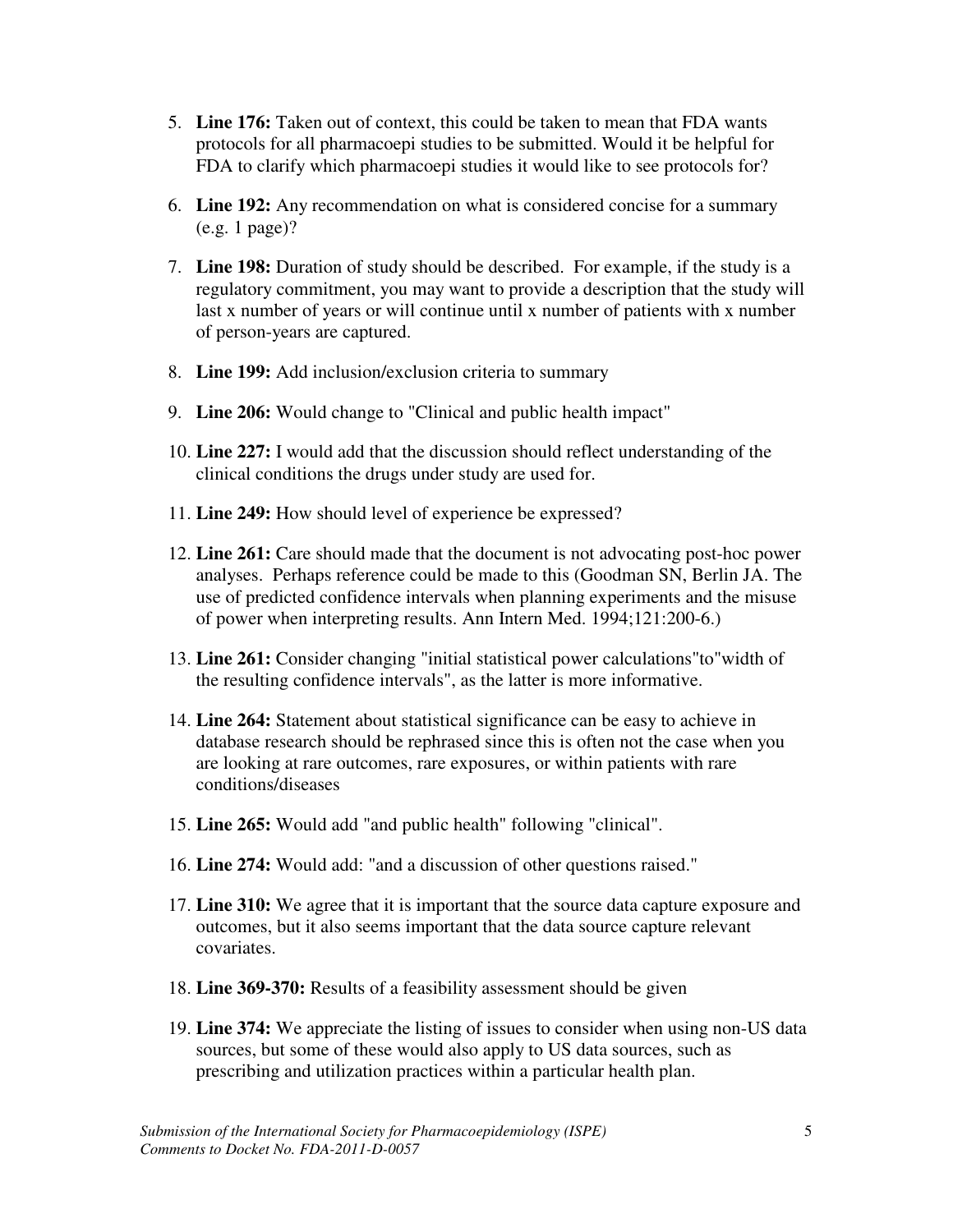- 20. **Line 475:** It seems surprising that the FDA is encouraging multiple comparison groups to enhance validity. Although multiple comparison groups can be useful for the purpose of evaluating different hypotheses, interpretation of the different results obtained can distract from the safety/effectiveness finding. We would think that the focus should be on finding the most suitable comparison group.
- 21. **Line 485:** It is unclear to us why historical comparators for "cases" are mentioned. Is this assuming a case-control design?
- 22. **Line 490:** We agree that differences between preventive therapies and treatments may lead to differences in design considerations, but then the selective mention of vaccines and the specific "healthy vaccinee effect" makes this paragraph appear to be about vaccines.
- 23. **Line 521:** Propensity scores are really not innovative and will become progressively less so. We suggest rewording this to improve the longevity of the document and remove the dichotomy between "traditional" and "innovative" approaches.
- 24. **Line 529:** Consider adding discussion of other methods of controlling for confounding (e.g., restriction, stratification, multivariable modeling, disease risk scores) in addition to propensity scores.
- 25. **Line 531:** The word "usually" does not seem correct as used.
- 26. **Line 536:** Instead of presenting the propensity score model to assess performance and fit (what criteria?) it is better to assess the performance of propensity scores to control for confounding by looking at the balance of important risk factors for the outcome within propensity score strata, propensity score matched, or weighted groups
- 27. **The paragraph starting with line 540:** We suggest rewording or striking this entire paragraph. As currently written, it does not describe restriction for confounder control, which we agree is a valid and useful technique.<sup>11</sup> Perhaps common techniques for confounder control could be listed and described – restriction, stratification, matching (balancing), modeling, and weighting.
- 28. **Line 579- 587** (section on sample size and power calculations): The issue of power calculation in its conventional form is closely related to significance testing and  $p$ - value thinking that should not be encouraged<sup>1</sup>. Power calculation essentially deals with the numbers required to obtain a "significant result" if there is an association above a certain threshold. With large databases, the situation often is the reverse: The number of subjects (e.g. exposed or cases) is given and the precision of estimates is a function of these numbers. Therefore, researchers should describe what precision in the measure of association they would achieve within a given database, rather than calculate what sample size is required as in a conventional power calculation. This approach also allows researchers to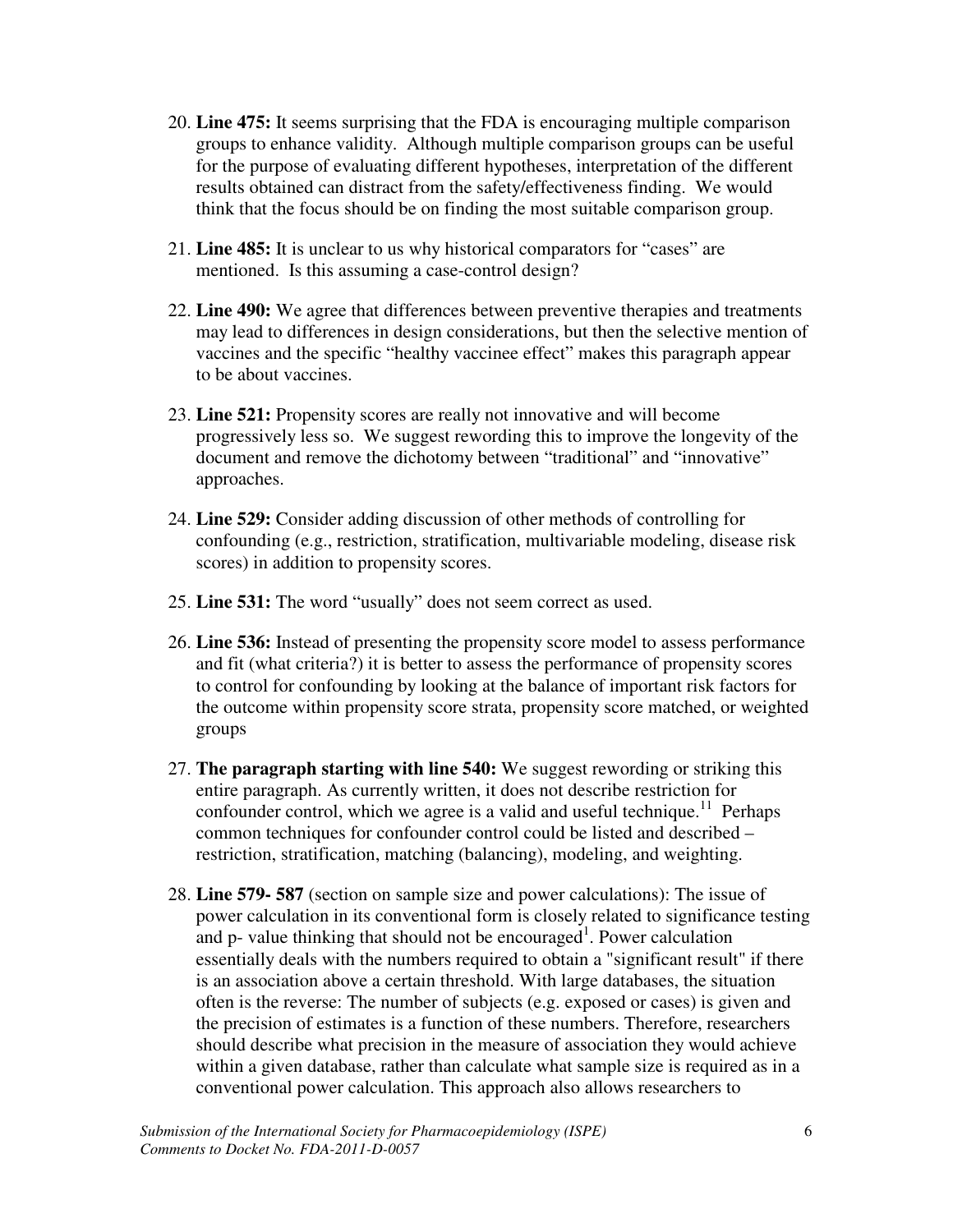conclude beforehand that the data source is not large enough, i.e., when the anticipated lack of precision precludes any meaningful interpretation.

- 29. **Line 579:** Consider adding "/detectable difference" to "statistical power".
- 30. **Line 626:** We suggest removing "popularity" as a metric for the value of the new (incident) user design. Instead the advantages of the design (addresses timevarying hazards and survivor-based selection among prevalent users)
- 31. **Paragraph beginning with line 646:** This paragraph should mention OTC medications.
- 32. **Paragraph beginning with line 655:** This paragraph should mention hospitalization as one mechanism for apparent gaps in drug therapy (Suissa S. Immeasurable time bias in observational studies of drug effects on mortality. Am J Epidemiol 2008;168:329-335.)
- 33. **Line 679:** Can occur in outpatient data too, but is perhaps "particularly" important when using inpatient data.
- 34. **Line 726:** The population, database, and timeframe should be discussed with respect to whether any reported validity measure would apply to the study population at hand (i.e., the transportability of measurement error)
- 35. **Line 769:** Discuss delay in getting mortality records and how this will influence study design (e.g study window for data freeze)
- 36. Line 771: Some EMR databases (e.g.THIN)<sup>10</sup> and claims (e.g. Medicare) have been shown to have good quality death and date of death information - if not cause of death.
- 37. **Line 802:** We suggest removing the word "both" since this would imply that only unadjusted and adjusted results are available. Often there are unadjusted and a number of adjusted results available (age&sex adjusted, partially adjusted, fully adjusted).
- 38. **Line 815:** Post-hoc analyses are glossed over without acknowledgement of the controversy in recent years
- 39. **Paragraph beginning with line 820:** This paragraph seems out of place on its own. We expected to see it combined with some earlier paragraphs.